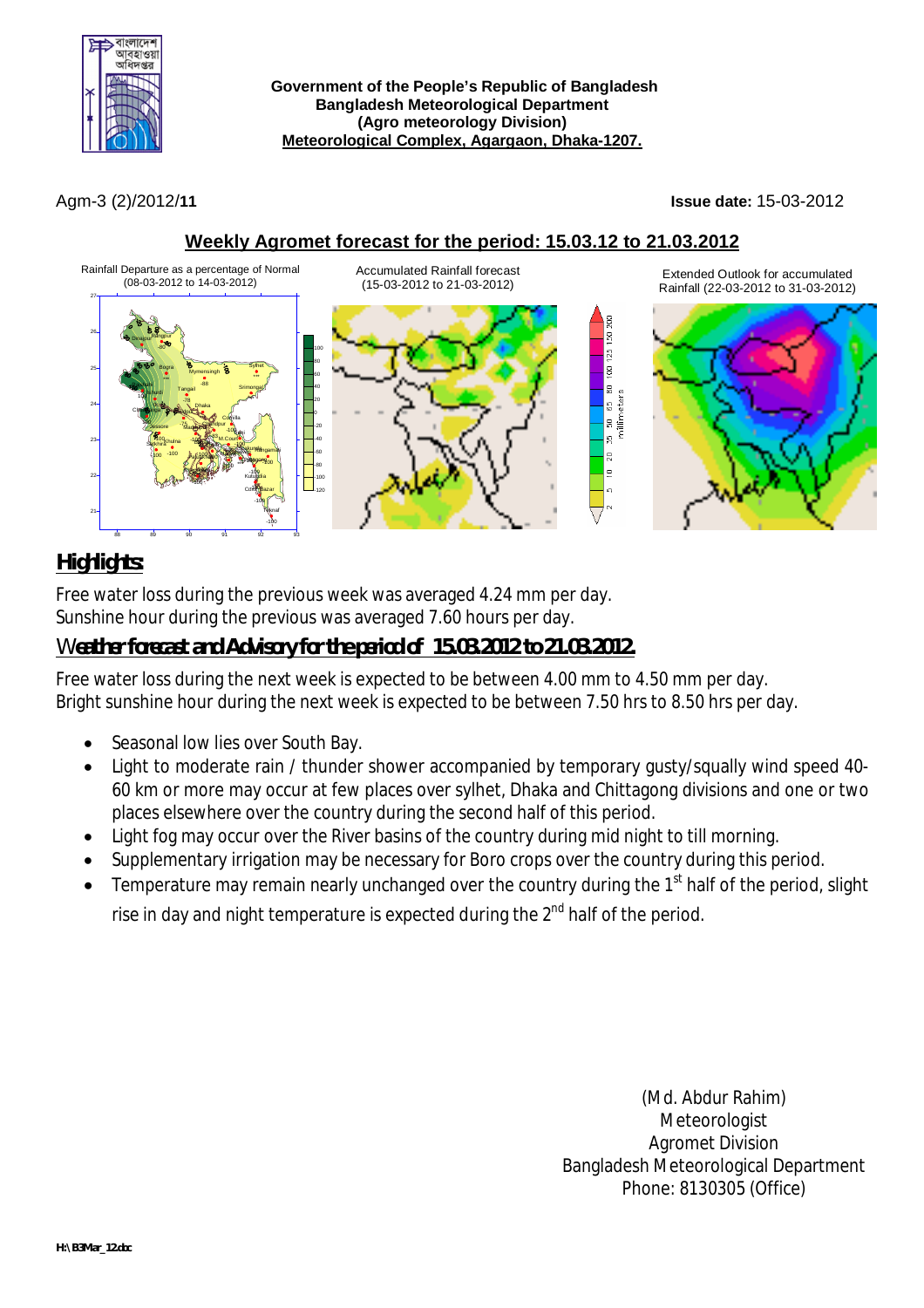# **Bangla Version**

# ceff m, mgq: 15-03-2012 t\_tK 21-03-2012



#### cülb eukó mant-

MZ mßutni ~ wbK ev®uxfetbi Mo 4.24 wgt wgt wQj | MZ mButni ‰wbK mhfKiY Kutji Mo 7.60 N>Uv wQj |

#### Avenul qu ceff unt- 15-03-2012Bs t\_tK 21-03-2012 Bs ch \$+

Awwgx mButni ev®uxfetbi ~ wbK Mo gvb 4.00 wgtwgt t\_tK 4.50 wgtwgt \_vKtZ cuti | Awwgx mßutni mhfKiYKutji ^wbK Mo qub 7.50NJU t\_tK 8.50 NJU \_vKtZ cuti

- GKIU tgŠmgx j NPvcIU `INYY et½vcmVM#i Ae vb KitQ|
- G mßv‡ni w0Zxqv‡a¶m‡j U, XvKv, PÆMÖg wefv‡Mi wKQzwKQzīv‡b Ges†tki Ab¨Î `ÕGK īv‡b N>Uvq 40-60 wKtwgt ev Avil AwaK tetM A<sup>-</sup>vgx `gKv/Stov nvl gwmn nvév t tK gvSvix aitYi ewó/eRewói m¤¢ebv itgtQ|
- G mßv‡ni mviv‡`‡ki b`x AeewnKvq ga¨ivZ †\_‡K mKvj chŝ-nvév Kpykv co‡Z cv‡i |
- G mata mvivt tk tevtiv ktm m¤úiK tmtPi c0qvRb ntZ cvti |
- G mßvtni cügvta®w`b I ivtZi Zvcgvlv cÖq AcwieZfZ \_vKtZ cvti Gesw0Zxqvta® b I ivtZi Zvcgvlv mvqvb" ew tctZ cvtil

(tgyt Avãy i ung) Avenvl awe Kwl Avenvl qv gnvkvLv evsi v<sup>\*</sup> k Avenyl qv Awa Bi, XvKv-1207